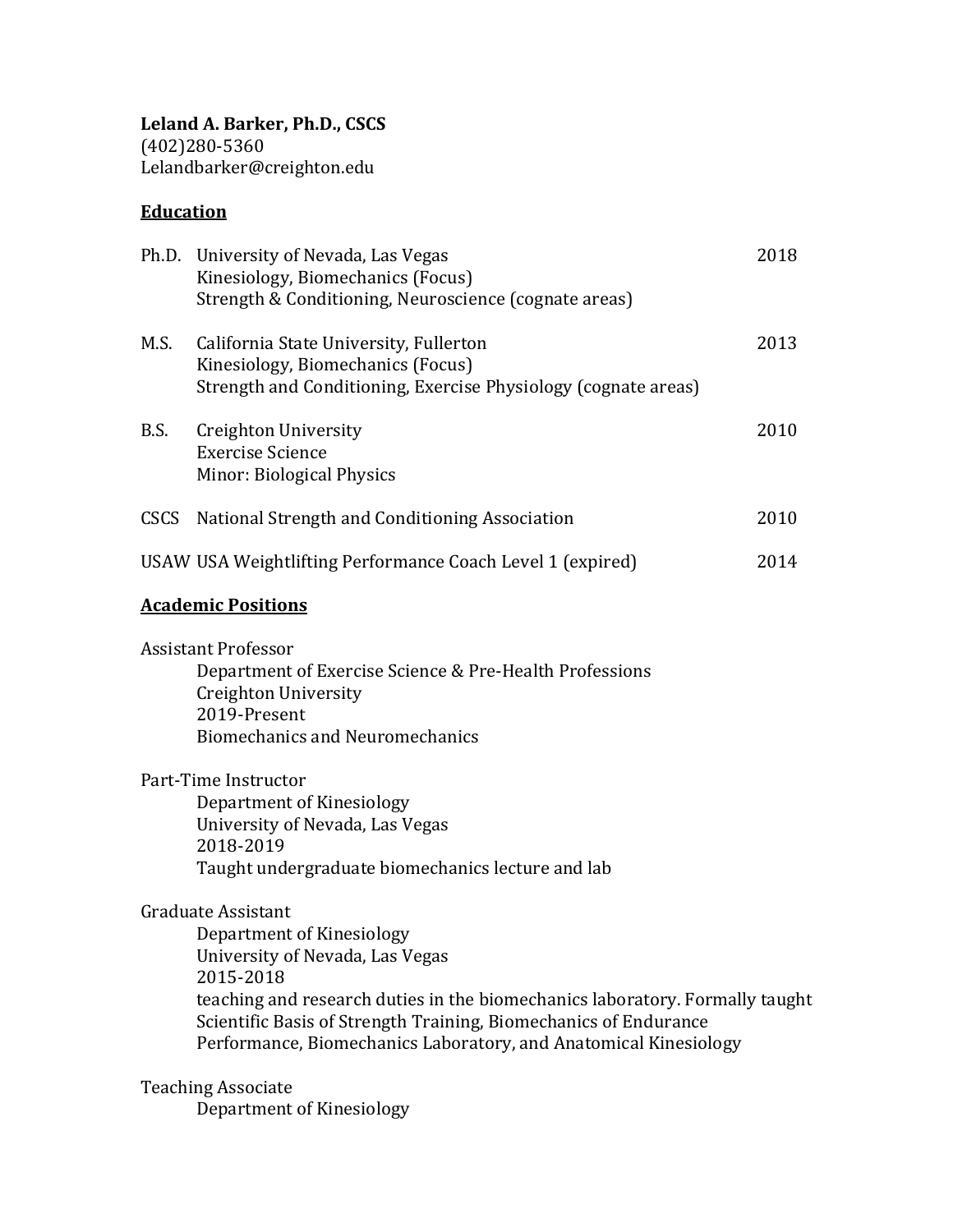California State University, Fullerton 2011-2013 Taught performance basketball courses for 4 semesters in addition to lab hours in the exercise physiology and human performance labs.

#### **Published Manuscripts**

Harry, J.R., Barker, L.A., Eggleston, J.D., Dufek, J.S. Evaluating Performance During Maximum Effort Vertical Jump Landings. *Journal of Applied Biomechanics.* 2018.

Barker, L. Burnstein, B. Mercer, J. "Acrobatic Trampoline Act: A Description of Acceleration Profiles in Training and Shows Using Wearable Technology". Sports *Biomechanics*. May 2018.

Barker, L, Mendoza, D, Mercer, J. "Exploring the use of 3D scanning to determine whole body volume while wearing a triathlon wetsuit". *Journal of Functional Morphology and Kinesiology. April 2018.* 

Harry, J.R., Paquette, M.R., Schilling, B.K., Barker, L.A., James, C.R., Dufek, J.S. "Kinetic and Electromyographic Sub-Phase Characteristics with Relation to Countermovement Vertical Jump Performance". *Journal of Applied Biomechanics.* March 2018.

Harry, J.R., Barker, L.A., James, C.R., Dufek, J.S. "Performance differences among skilled soccer players of different playing positions during vertical jumping and landing". *Journal of Strength and Conditioning Research.* February 2018;

Barker, LA, Harry, JR, Mercer, JA. "Relationships Between Countermovement Jump Ground Reaction Forces and Jump Height, Reactive Strength Index, and Jump Time". *Journal of Strength and Conditioning Research.* January 2018.

Harry, JR, Barker, LA, Mercer, JA, Dufek, JS. "Vertical and Horizontal Impact Force Comparison During Jump Landings With and Without Rotation in NCAA Division I Male Soccer Players.". *Journal of Strength and Conditioning Research*. July 2017.

Barker, LA, Harry, JR, Dufek, JS, Mercer, JA. "Aerial Rotation Effects on Vertical Jump Performance Among Highly Skilled Collegiate Soccer Players". *Journal of Strength and Conditioning Research*. April 2017.

#### **Conference Abstracts & Presentations**

Sanchez, C, Vanderhoof, H, Aure, M, Barker, L, Eggleston, J. "Effect of Ankle Braces on Frontal Plane Knee Angle and Moment and Vertical Jump Performance". ISB/ASB International Conference, 2019.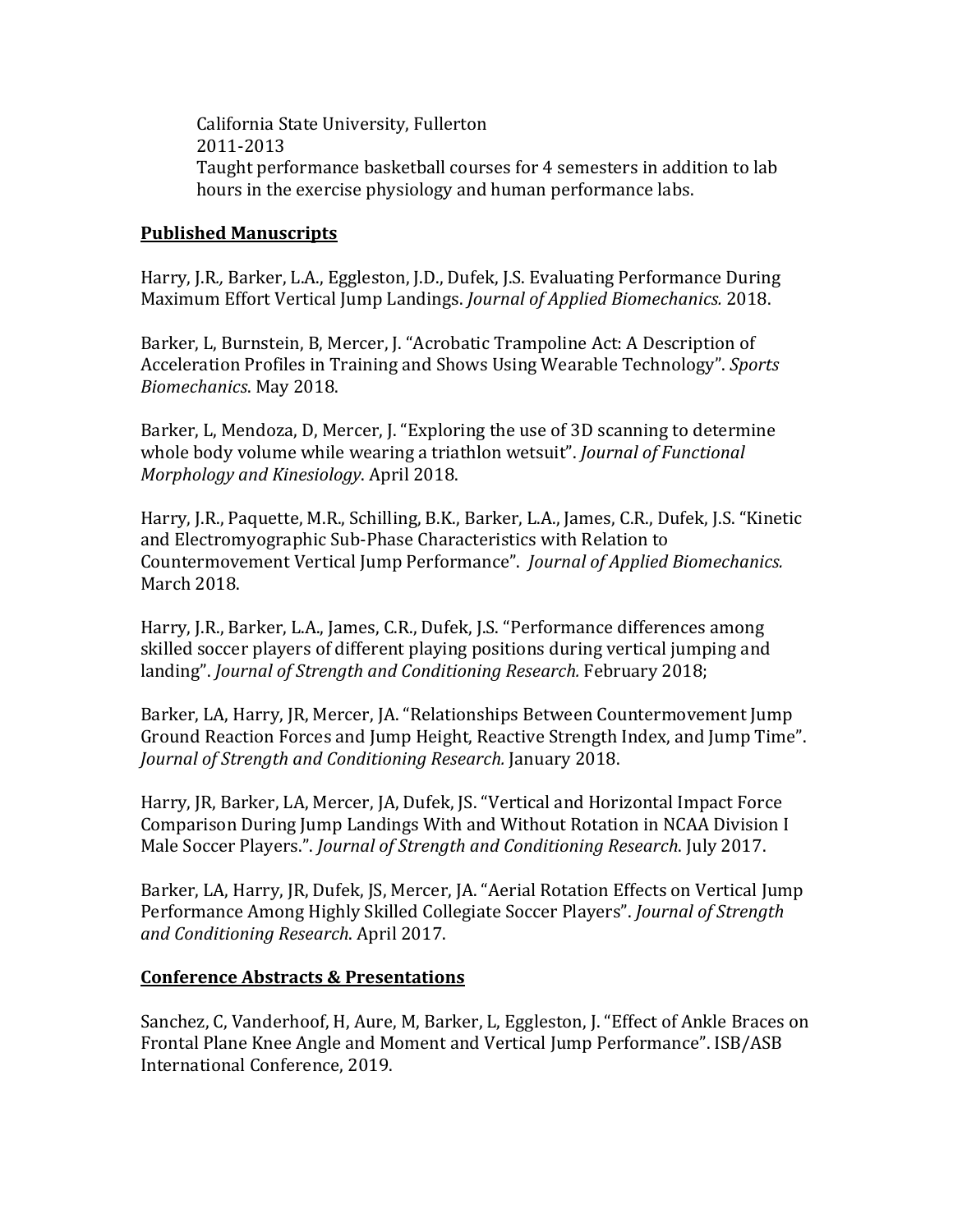Aure, M, Barker, L, Eggleston, J. "Relationship Between Frontal Plane Knee Kinematics and Landing Kinetics in a Rebound Jump." ISB/ASB International Conference, 2019.

Harry, J, Barker, L. "Determinants of Countermovement Vertical Jump Performance among NCAA Division 1 Men's Basketball Players." ISB/ASB International Conference, 2019.

Vanderhoof, H, Sanchez, C, Aure, M, Barker, L, Eggleston, J. "Brace Yourself: Impact of Prophylactic Ankle Brace during a Rebound Jump." ISB, ASB International Conference, 2019.

Barker, L. "Demands of a Cirque Du Soleil Artist." Lecture/presentation. NSCA Southwest Clinic, 2018.

Barker, L, Mercer, J. "The Influence of Load on Preferred Countermovement Depth during Jump Squats." ACSM Conference, 2018.

Harry, J, Barker, L, Dufek, J, James, R. "Force- and Velocity- Profile Differences Between Good and Poor Countermovement Vertical Jumpers." ACSM Conference, 2018.

Barker, L, Burnstein, B, Mercer, J. "Measuring Acceleration of a Trampoline Circus Act during Training and In-Show Using Wearable Technology." ACSM Conference, 2017.

Barker, LA, Harry, JR, Dufek, JS, Mercer, JA. "Performance of Aerial Rotation During Vertical Jumping Among Highly Skilled Collegiate Soccer Players". ASB Conference, 2016.

Barker, LA, Bailey, J. Galor, KS, Soucy, M. Mercer, JA, FACSM. "Technical Ability of Force Application Between Various Stride Frequencies at Constant Velocity". ACSM Annual Meeting, 2016 Poster.

Barker, LA, Bailey, J, Galor, KS, Soucy, M, Mercer, JA FACSM. "Technical Ability of Force Application Between Various Stride Frequencies at Constant Velocity". SWACSM, 2015 Poster

Bailey, J.P., Barker, L., Galor, K., Soucy, M., & Mercer, J.A. FACSM. "Effects of stride frequency perturbations on kinetics during treadmill running". SWACSM, 2015 Poster

Barker LA, DuBois AM, Brown LE, Coburn JW. "Effect of Band-Resisted Jumping on Subsequent Countermovement Jump Performance". SWACSM, 2012 Poster.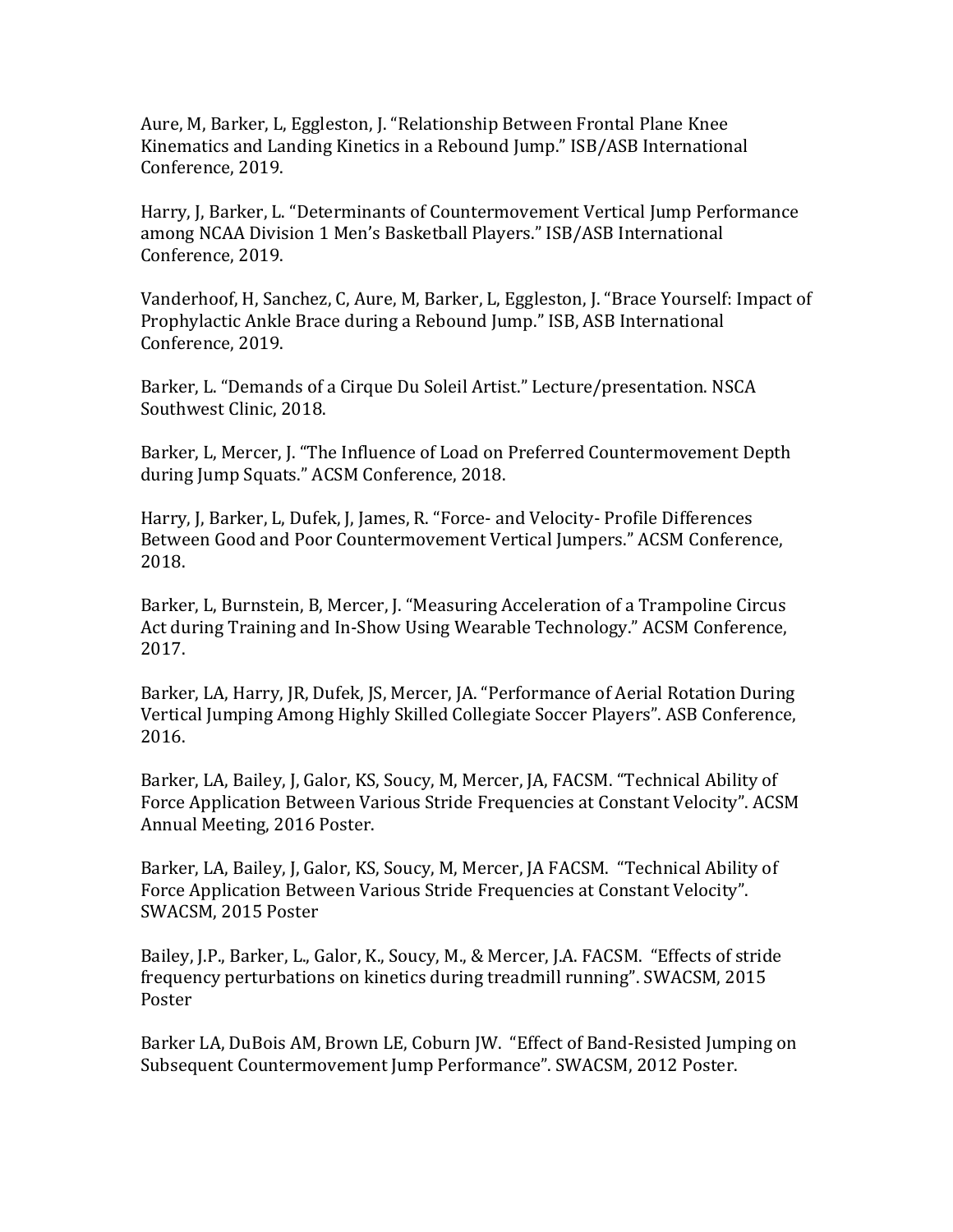Andrea M. DuBois, Leland A. Barker, Lee E. Brown, FACSM, Jared W. Coburn, FACSM. "Effect of Resisted Jumping on Vertical Jump Relative Peak Power"

Barker, Leland. "Effect of a Glute-Targeted Warm-Up on Hip and Knee Moments During a Countermovement Jump". Master's Thesis.

Mercer, JA FACSM, Mata, T., Soucy, M., Barker, L., Gaitlin, T., Bailey, J. "Using wearable technology to examine relationship between stride length, frequency, and velocity while running on a treadmill and overground."

## **Grants**

#### Edmonds, R, Siedlik, J, **Barker, L**

Assessing the Validity and Reliability of Heart Rate Data Obtained from a Casio Smartwatch Prototype Device. 2019. Funded Amount: \$28,974

Barker, L. Mercer, J. NSCA Doctoral Student Research Grant, 2017. \$15,000. Unfunded.

Mercer, JA, Zhan, J, Navalta, J, Lough, N, Gatlin, T, Bailey, JP, Barker, L, & Craig-Jones, A. National Science Foundation, 2016: Partnerships for Innovation: Building Innovation Capacity. \$1,000,000. Unfunded.

Mercer, J.A., Bailey, J.P., and **Barker, L**. (2016) United States of America Track and Field. \$123,217. Unfunded.

Barker, L. AMTI Force & Motion Student Scholarship, 2016. \$10,000. Unfunded.

Barker, L., Mercer, J. NSCA Doctoral Student Research Grant, 2016. \$15,000. Unfunded.

Mercer, J.A., Bailey,J.P., Barker, L, and Soucy, M. Arthritis foundation, 2015. \$75,000. Unfunded

**Barker, L, Mercer, J. NSCA Doctoral Student Research Grant, 2015. \$15,000.** Unfunded.

## **Professional Positions Held**

Performance Scientist, Cirque du Soleil. *August 2014-June 2019* Propose research projects to analyze performer workload and fatigue Aid in strength and conditioning for performer development and maintenance.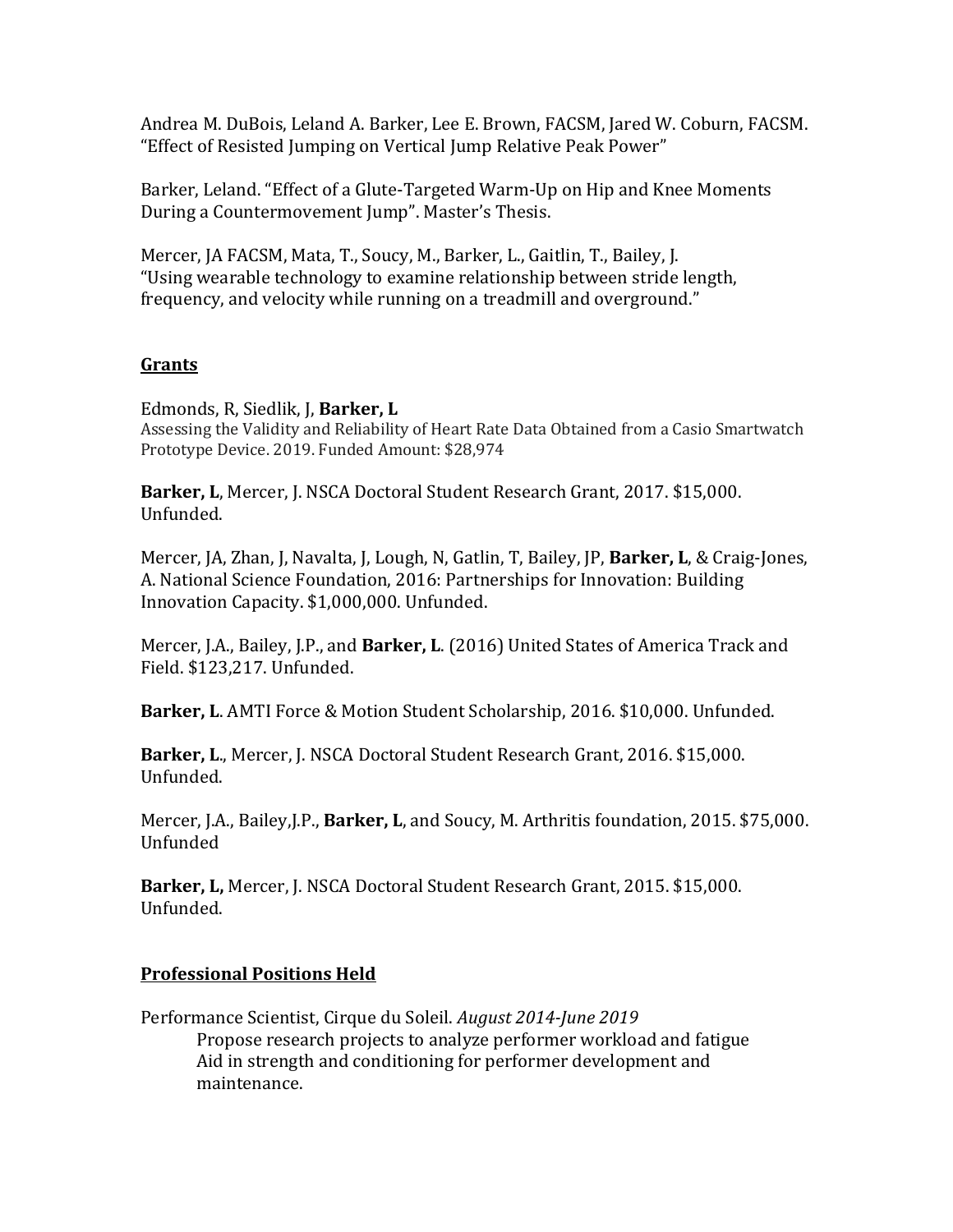Performance Conditioning Specialist, Cirque du Soleil. *April 2016-June 2019* Provide performance conditioning training at 'O!' with the Resident Show Division.

Undergraduate and High School Research Mentorships Department of Kinesiology University of Nevada, Las Vegas 2015-2017 During three summer semesters, I mentored undergraduate (INBRE) Program) and high school (STEP UP Program) students through their own research project in the biomechanics laboratory.

Owner, Head Coach, Barker Athletics, LLC. 2014-2017. I provide private coaching and training to clients in addition to maintaining small business operations.

Journal Reviewer (service). *Journal of Strength and Conditioning Research. Journal of Applied Biomechanics.*

University of Wisconsin Ultimate Frisbee Strength Coach, *August 2014-August 2015* Design and develop the strength and conditioning program for the Hodags, the University of Wisconsin's Ultimate Frisbee team

Cal State Fullerton Olympic Weightlifting Club Founding Member *August 2012-August 2013*

Strength and Conditioning Coach Intern, Creighton University Athletic Department, *April 2009-January 2010*

Speed/Strength Coach, Athletic Training Center, Omaha, NE *August 2010-October 2010.*

Women's Basketball Team Practice Player, Creighton University August 2007- March 2010 Learned and performed opposing team offenses to prepare the team for season play. Aided in skill development drills for guards.

Biomechanics Lab Volunteer, Nebraska Biomechanics Core Facility, UNO *August 2010-November 2010*

## **Technical Skills**

Force platform analysis 3D motion capture Electromyography